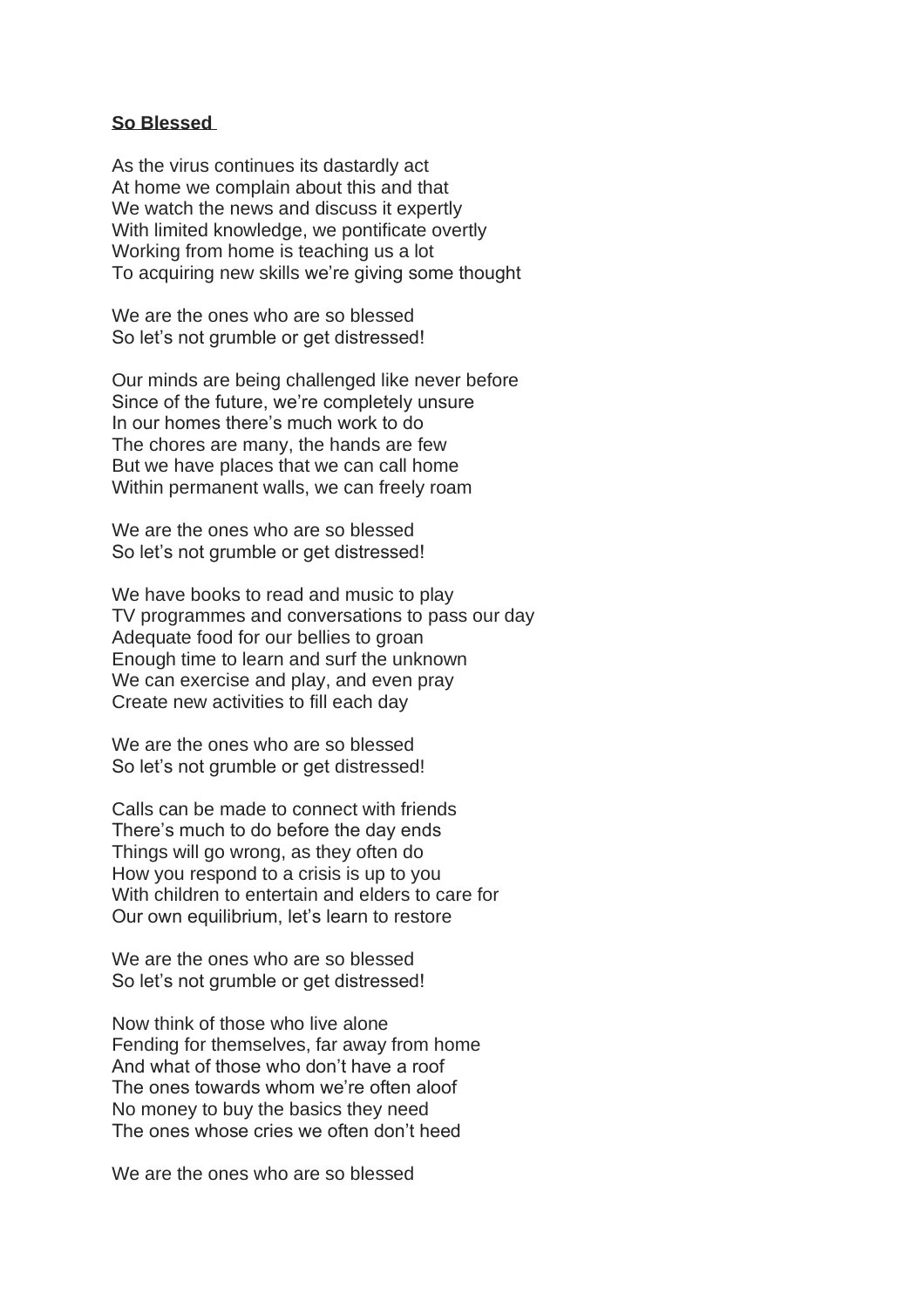So let's not grumble or get distressed!

No food to eat despite hunger pangs Their lives in fate's balance, hangs With barely a shirt on their back Worldly possessions all in a sack Walking endlessly their homes to reach No time to heed any politician's speech

We are the ones who are so blessed So let's not grumble or get distressed!

The worry for all is about what is to come Future uncertainty's more agonizing for some With the world rallying around to find a cure Life has irrevocably changed, that's for sure For once, omnipresent global terrorist threats Retreat, as this pandemic demands worldwide resets

We are the ones who are so blessed So let's not grumble or get distressed!

So many have come forward, offering their assistance Toiling for hours with patience and persistence Extending themselves beyond the call of duty Responding to each situation ever so selflessly Personnel whose importance we often dismiss As we stay cocooned in our own secluded bliss

We are the ones who are so blessed So let's not grumble or get distressed

We bond together to quell our despair Of nature's beauty, we are much more aware Together let's lend a helping hand What others need, compassionately understand Keep our optimism at levels so high And with renewed visions, pledge to comply

We are the ones who are so blessed So let's not grumble or get distressed!

While many have lost those near and dear We cannot live with this constant fear For life will take us through paths and bends Before all this unforeseen mayhem ends And as we rise from being entrapped We all will have learned to change and adapt

We are the ones who are so blessed